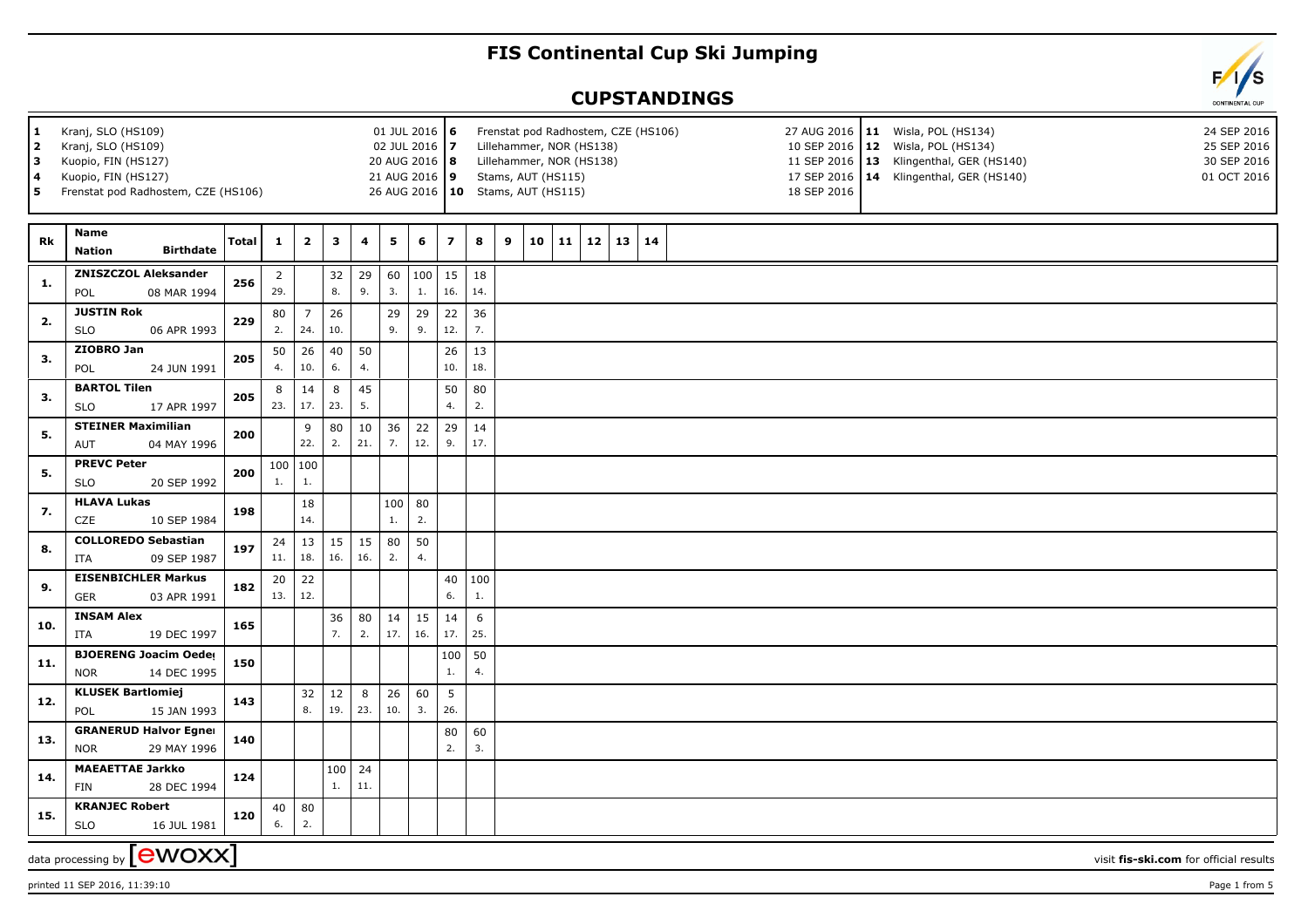| Rk  | Name<br><b>Birthdate</b><br><b>Nation</b>         | <b>Total</b> | $\mathbf{1}$   | $\overline{\mathbf{2}}$ | 3              | 4             | 5             | 6         | $\overline{z}$ | 8               | 9 | 10 | 11 | 12 | 13 | 14 |  |
|-----|---------------------------------------------------|--------------|----------------|-------------------------|----------------|---------------|---------------|-----------|----------------|-----------------|---|----|----|----|----|----|--|
|     | <b>HAMANN Martin</b>                              |              |                |                         |                |               |               |           |                |                 |   |    |    |    |    |    |  |
| 16. | 10 APR 1997<br><b>GER</b>                         | 116          | 9.             | $29 \mid 29$<br>9.      |                |               |               |           | 32<br>8.       | 26<br>10.       |   |    |    |    |    |    |  |
|     | <b>RIIBER Jarl Magnus</b>                         |              |                |                         | 16             | $ 100\rangle$ |               |           |                |                 |   |    |    |    |    |    |  |
| 16. | 15 OCT 1997<br><b>NOR</b>                         | 116          |                |                         | 15.            | 1.            |               |           |                |                 |   |    |    |    |    |    |  |
|     | <b>BRESADOLA Davide</b>                           |              | 18             | 16                      | $\overline{2}$ | 14            | 20            | 45        |                |                 |   |    |    |    |    |    |  |
| 18. | 10 SEP 1988<br>ITA                                | 115          | 14.            | 15.                     | 29.            | 17.           | 13.           | 5.        |                |                 |   |    |    |    |    |    |  |
|     | <b>MIETUS Krzysztof</b>                           |              |                |                         | 24             | 60            | 16            | 14        |                |                 |   |    |    |    |    |    |  |
| 19. | 08 MAR 1991<br>POL                                | 114          |                |                         | $11.$          | 3.            | 15.           | 17.       |                |                 |   |    |    |    |    |    |  |
| 20. | <b>POGRAJC Andraz</b>                             | 107          | $\overline{3}$ | 36                      | 10             | 16            | 6             | 1         | 24             | 11              |   |    |    |    |    |    |  |
|     | 26 SEP 1991<br><b>SLO</b>                         |              | 28.            | 7.                      | 21.            | 15.           | 25.           | 30.       | $11.$          | 20.             |   |    |    |    |    |    |  |
| 21. | <b>AIGNER Clemens</b>                             | 105          | 60             | 45                      |                |               |               |           |                |                 |   |    |    |    |    |    |  |
|     | 02 FEB 1993<br>AUT                                |              | 3.             | 5.                      |                |               |               |           |                |                 |   |    |    |    |    |    |  |
| 22. | <b>PRISLIC Ernest</b>                             | 103          |                |                         | 6              | 11            | 50            | 36        |                |                 |   |    |    |    |    |    |  |
|     | <b>SLO</b><br>30 SEP 1993                         |              |                |                         | 25.            | 20.           | 4.            | 7.        |                |                 |   |    |    |    |    |    |  |
| 23. | <b>ZUPANCIC Miran</b>                             | 99           | 5              |                         | $\overline{7}$ | 36            | 13            | 26        |                | $12\,$          |   |    |    |    |    |    |  |
|     | <b>SLO</b><br>11 NOV 1989                         |              | 26.            |                         | 24.            | 7.            | 18.           | 10.       |                | 19.             |   |    |    |    |    |    |  |
| 24. | <b>HUBER Stefan</b>                               | 97           |                |                         |                |               | 50            | 9         | 6              | 32              |   |    |    |    |    |    |  |
|     | AUT<br>08 MAR 1994                                |              |                |                         |                |               | 4.            | 22.       | 25.            | 8.              |   |    |    |    |    |    |  |
| 25. | <b>IWASA Yuken</b><br>JPN<br>02 JUL 1999          | 92           |                |                         | 60<br>3.       | 32<br>8.      |               |           |                |                 |   |    |    |    |    |    |  |
|     | <b>HILDE Tom</b>                                  |              |                |                         |                |               |               |           | 45             | 45              |   |    |    |    |    |    |  |
| 26. | <b>NOR</b><br>22 SEP 1987                         | 90           |                |                         |                |               |               |           | 5.             | 5.              |   |    |    |    |    |    |  |
|     | <b>JOHANSSON Robert</b>                           |              |                |                         |                |               |               |           | 60             | 29              |   |    |    |    |    |    |  |
| 27. | 23 MAR 1990<br>NOR                                | 89           |                |                         |                |               |               |           | 3.             | 9.              |   |    |    |    |    |    |  |
|     | <b>POLASEK Viktor</b>                             |              | 45             | 12                      | 14             | 18            |               |           |                |                 |   |    |    |    |    |    |  |
| 27. | CZE<br>18 JUL 1997                                | 89           | 5.             | 19.                     | 17.            | 14.           |               |           |                |                 |   |    |    |    |    |    |  |
| 27. | <b>HVALA Jaka</b>                                 | 89           | 29             | 60                      |                |               |               |           |                |                 |   |    |    |    |    |    |  |
|     | <b>SLO</b><br>15 JUL 1993                         |              | 9.             | 3.                      |                |               |               |           |                |                 |   |    |    |    |    |    |  |
| 30. | <b>PUNGERTAR Matjaz</b>                           | 88           | 16             | $\overline{3}$          | 11             | 22            | 18            | 12        | $\mathbf{1}$   | $5\overline{5}$ |   |    |    |    |    |    |  |
|     | 14 AUG 1990<br><b>SLO</b>                         |              | 15.            | 28.                     | 20.            | 12.           | 14.           | 19.       | 30.            | 26.             |   |    |    |    |    |    |  |
| 31. | <b>PREVC Domen</b>                                | 84           | $\overline{7}$ | $\mathbf{1}$            |                |               |               |           | 36             | 40              |   |    |    |    |    |    |  |
|     | 04 JUN 1999<br><b>SLO</b>                         |              | 24.            | 30.                     |                |               |               |           | 7.             | 6.              |   |    |    |    |    |    |  |
| 32. | <b>PASCHKE Pius</b>                               | 80           |                |                         |                |               | 40            | 40        |                |                 |   |    |    |    |    |    |  |
|     | <b>GER</b><br>20 MAY 1990                         |              |                |                         |                |               | 6.            | 6.        |                |                 |   |    |    |    |    |    |  |
| 33. | <b>ALAMOMMO Andreas</b>                           | 76           |                |                         | 32<br>8.       | 13<br>18.     | $11\,$<br>20. | 20<br>13. |                |                 |   |    |    |    |    |    |  |
|     | 23 DEC 1998<br>FIN                                |              |                |                         |                |               |               |           |                |                 |   |    |    |    |    |    |  |
| 34. | <b>BOYD-CLOWES Mackenzi</b><br>CAN<br>13 JUL 1991 | 72           | 22<br>12.      | 50<br>4.                |                |               |               |           |                |                 |   |    |    |    |    |    |  |
|     |                                                   |              |                |                         |                |               |               |           |                |                 |   |    |    |    |    |    |  |

printed 11 SEP 2016, 11:39:10 Page 2 from 5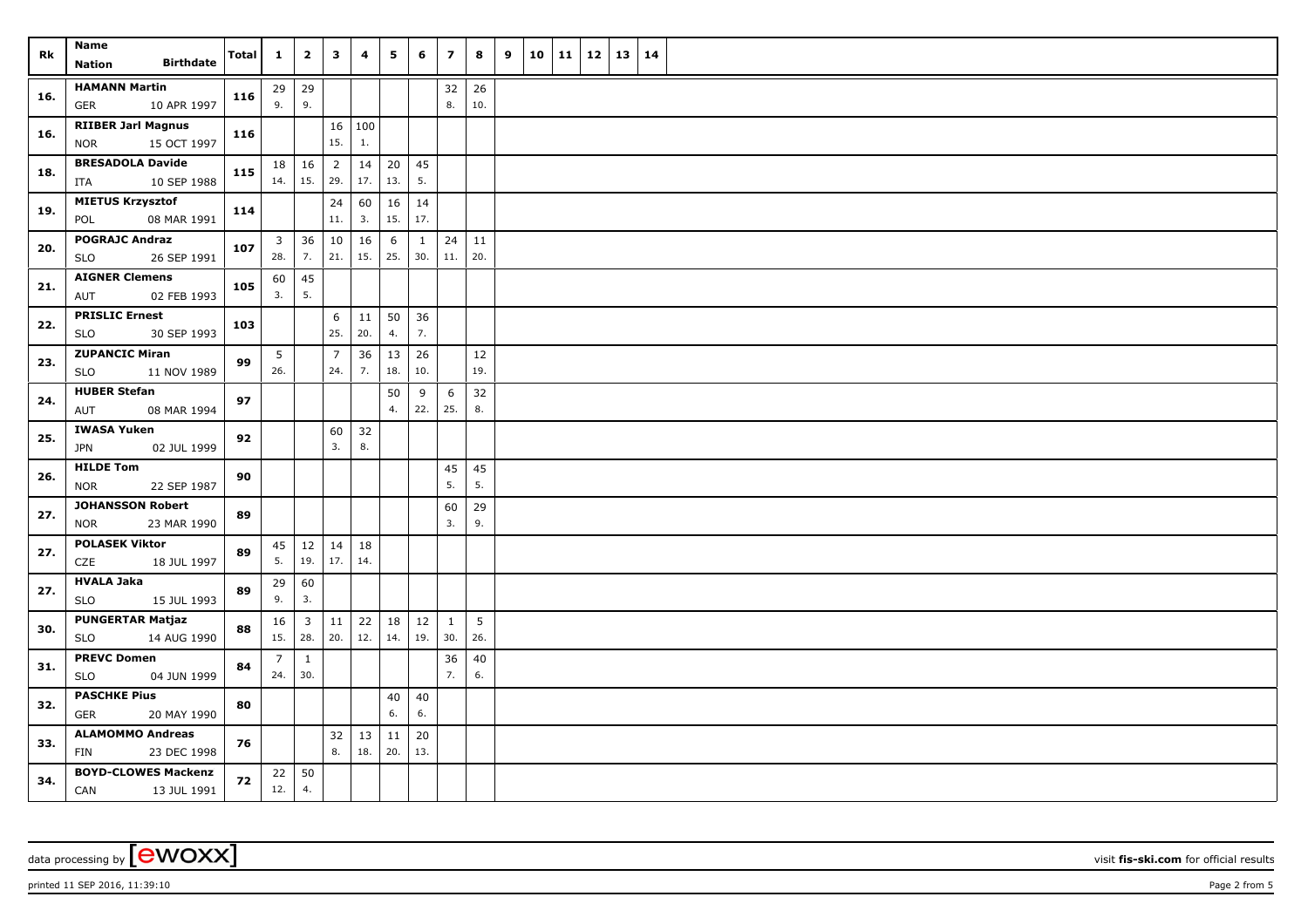| Rk  | Name<br><b>Birthdate</b><br><b>Nation</b>               | Total | $\mathbf{1}$          | $\overline{\mathbf{2}}$ | $\mathbf{3}$                   | 4                     | 5                     | 6                     | $\overline{z}$        | 8                     | 9 | 10 | $11 \mid 12$ | 13 14 |  |
|-----|---------------------------------------------------------|-------|-----------------------|-------------------------|--------------------------------|-----------------------|-----------------------|-----------------------|-----------------------|-----------------------|---|----|--------------|-------|--|
| 35. | <b>SCHMID Constantin</b><br>27 NOV 1999<br>GER          | 63    |                       |                         | 50<br>4.                       | 13<br>18.             |                       |                       |                       |                       |   |    |              |       |  |
| 36. | JANDA Jakub<br>27 APR 1978<br>CZE                       | 62    | 6<br>25.              |                         |                                |                       | 32<br>8.              | 24<br>11.             |                       |                       |   |    |              |       |  |
| 37. | <b>REISENAUER Janni</b><br>AUT<br>07 NOV 1997           | 58    |                       |                         | 20<br>13.                      |                       | 24<br>11.             | $11\,$<br>20.         |                       | $\overline{3}$<br>28. |   |    |              |       |  |
| 38. | <b>GEIGER Karl</b><br>GER<br>11 FEB 1993                | 56    | 36<br>7.              | 20<br>13.               |                                |                       |                       |                       |                       |                       |   |    |              |       |  |
| 39. | <b>KANTYKA Przemyslaw</b><br>15 DEC 1996<br>POL         | 55    | $\overline{4}$<br>27. | 10<br>21.               | $\mathbf{1}$<br>30.            |                       | $\overline{7}$<br>24. | 13<br>18.             |                       | 20<br>13.             |   |    |              |       |  |
| 39. | <b>STURSA Vojtech</b><br>03 AUG 1995<br>CZE             | 55    |                       |                         | 9<br>22.                       | 40<br>6.              | $\mathbf{3}$<br>28.   | $\overline{3}$<br>28. |                       |                       |   |    |              |       |  |
| 41. | <b>BICKNER Kevin</b><br>23 SEP 1996<br>USA              | 53    | 13<br>18.             | 40<br>6.                |                                |                       |                       |                       |                       |                       |   |    |              |       |  |
| 42. | <b>OSTERC Aljaz</b><br><b>SLO</b><br>02 MAR 1999        | 52    |                       |                         | 45<br>5.                       | $\overline{7}$<br>24. |                       |                       |                       |                       |   |    |              |       |  |
| 43. | <b>QUECK Danny</b><br>17 SEP 1989<br>GER                | 50    | 12<br>19.             |                         |                                |                       | 22<br>12.             | 16<br>15.             |                       |                       |   |    |              |       |  |
| 43. | <b>FUCHS Tim</b><br>GER<br>03 AUG 1997                  | 50    |                       | 11<br>20.               | $\overline{\mathbf{3}}$<br>28. |                       |                       |                       | 20<br>13.             | 16<br>15.             |   |    |              |       |  |
| 45. | <b>NAGLIC Tomaz</b><br><b>SLO</b><br>18 JUL 1989        | 47    | 32<br>8.              | 15<br>16.               |                                |                       |                       |                       |                       |                       |   |    |              |       |  |
| 45. | <b>PAVLOVCIC Bor</b><br>27 JUN 1998<br><b>SLO</b>       | 47    |                       |                         |                                |                       | 15<br>16.             | 32<br>8.              |                       |                       |   |    |              |       |  |
| 47. | <b>PEIER Killian</b><br>28 MAR 1995<br>SUI              | 39    | $15 \mid 24$<br>16.   | 11.                     |                                |                       |                       |                       |                       |                       |   |    |              |       |  |
| 48. | <b>BJERKEENGEN Fredrik</b><br><b>NOR</b><br>11 NOV 1988 | 38    |                       |                         |                                |                       |                       |                       | 14<br>17.             | 24<br>11.             |   |    |              |       |  |
| 49. | <b>NOUSIAINEN Eetu</b><br>29 APR 1997<br>FIN            | 37    |                       |                         | 18<br>14.                      |                       |                       |                       | $\overline{4}$<br>27. | 15<br>16.             |   |    |              |       |  |
| 50. | <b>ZHAPAROV Marat</b><br>25 AUG 1985<br>KAZ             | 33    |                       |                         | 14<br>17.                      | $\mathbf{1}$<br>30.   |                       | $18\,$<br>14.         |                       |                       |   |    |              |       |  |
| 51. | <b>HUBER Daniel</b><br>AUT<br>02 JAN 1993               | 32    |                       |                         | 22<br>12.                      |                       |                       | 10<br>21.             |                       |                       |   |    |              |       |  |
| 52. | <b>SUMSTAD Are</b><br><b>NOR</b><br>21 DEC 1996         | 31    |                       |                         |                                |                       |                       |                       | 9<br>22.              | 22<br>12.             |   |    |              |       |  |
| 53. | <b>ASIKAINEN Lauri</b><br><b>FIN</b><br>28 MAY 1989     | 27    |                       |                         | $5\overline{)}$<br>26.         | 22<br>12.             |                       |                       |                       |                       |   |    |              |       |  |

printed 11 SEP 2016, 11:39:10 Page 3 from 5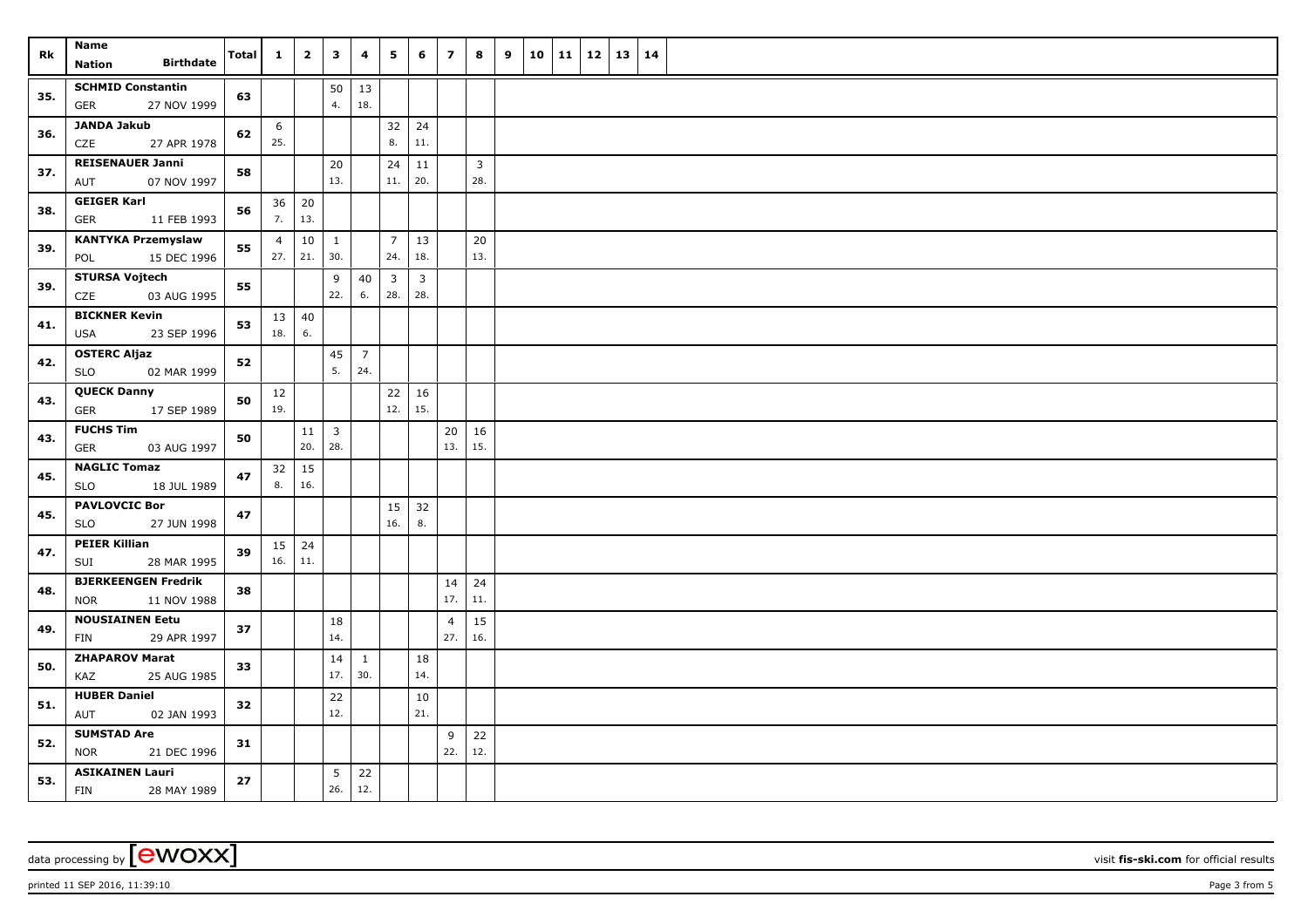| Rk  | Name<br><b>Birthdate</b><br><b>Nation</b>                | <b>Total</b> | $\mathbf{1}$ | $\overline{2}$        | $\mathbf{3}$          | 4        | 5        | 6                     | $\overline{\mathbf{z}}$ | 8                     | 9 | 10 | 11   12 | 13 | 14 |  |
|-----|----------------------------------------------------------|--------------|--------------|-----------------------|-----------------------|----------|----------|-----------------------|-------------------------|-----------------------|---|----|---------|----|----|--|
| 54. | <b>ITO Masamitsu</b>                                     | 26           |              |                       |                       | 26       |          |                       |                         |                       |   |    |         |    |    |  |
|     | 27 FEB 1998<br>JPN                                       |              |              |                       |                       | 10.      |          |                       |                         |                       |   |    |         |    |    |  |
| 54. | <b>KRAUS Marinus</b><br>13 FEB 1991<br><b>GER</b>        | 26           |              |                       |                       |          |          |                       | 18<br>14.               | 8<br>23.              |   |    |         |    |    |  |
| 56. | <b>HOFER Thomas</b>                                      | 23           |              |                       |                       |          |          |                       | 16                      | $\overline{7}$        |   |    |         |    |    |  |
|     | 28 JAN 1996<br>AUT                                       |              |              |                       |                       |          |          |                       | 15.                     | 24.                   |   |    |         |    |    |  |
| 57. | <b>CZYZ Bartosz</b>                                      | 20           |              |                       |                       |          | 12       | 8                     |                         |                       |   |    |         |    |    |  |
|     | POL<br>14 AUG 1999                                       |              |              |                       |                       |          | 19.      | 23.                   |                         |                       |   |    |         |    |    |  |
| 57. | <b>GREIDERER Simon</b><br>AUT<br>18 JAN 1996             | 20           |              |                       |                       |          | 5<br>26. | 6<br>25.              | $\overline{7}$<br>24.   | $\overline{2}$<br>29. |   |    |         |    |    |  |
| 59. | <b>GLASDER Michael</b><br>USA<br>27 MAR 1989             | 18           |              | $\overline{4}$<br>27. |                       |          |          | 5<br>26.              |                         | 9<br>22.              |   |    |         |    |    |  |
| 60. | <b>HAHN Julian</b><br>07 NOV 1997<br>GER                 | 16           |              |                       |                       |          | 9<br>22. | $\overline{7}$<br>24. |                         |                       |   |    |         |    |    |  |
|     | <b>HAUKEDAL Richard</b>                                  |              |              |                       |                       |          |          |                       | 12                      | $\overline{4}$        |   |    |         |    |    |  |
| 60. | 31 AUG 1996<br><b>NOR</b>                                | 16           |              |                       |                       |          |          |                       | 19.                     | 27.                   |   |    |         |    |    |  |
|     | <b>BIRCHLER Tobias</b>                                   |              | 9            | 6                     |                       |          |          |                       |                         |                       |   |    |         |    |    |  |
| 62. | 29 JUL 1997<br>SUI                                       | 15           | 22.          | 25.                   |                       |          |          |                       |                         |                       |   |    |         |    |    |  |
| 63. | <b>JELAR Ziga</b>                                        | 14           | 14           |                       |                       |          |          |                       |                         |                       |   |    |         |    |    |  |
|     | 22 OCT 1997<br>SLO                                       |              | 17.          |                       |                       |          |          |                       |                         |                       |   |    |         |    |    |  |
| 64. | <b>ROMASHOV Alexey</b><br><b>RUS</b><br>29 APR 1992      | 13           |              |                       | $\overline{4}$<br>27. | 9<br>22. |          |                       |                         |                       |   |    |         |    |    |  |
| 65. | <b>LANISEK Anze</b>                                      | 12           | 10           | $\overline{2}$        |                       |          |          |                       |                         |                       |   |    |         |    |    |  |
|     | <b>SLO</b><br>20 APR 1996                                |              | $21.$ 29.    |                       |                       |          |          |                       |                         |                       |   |    |         |    |    |  |
| 66. | <b>WOHLGENANNT Ulrich</b>                                | 11           | 11           |                       |                       |          |          |                       |                         |                       |   |    |         |    |    |  |
|     | 01 AUG 1994<br>AUT                                       |              | 20.          |                       |                       |          |          |                       |                         |                       |   |    |         |    |    |  |
| 66. | <b>WASEK Pawel</b><br>POL<br>02 JUN 1999                 | 11           |              |                       |                       |          |          |                       | ${\bf 11}$<br>20.       |                       |   |    |         |    |    |  |
|     | <b>KYTOESAHO Niko</b>                                    |              |              |                       |                       |          |          |                       | $10\,$                  |                       |   |    |         |    |    |  |
| 68. | FIN<br>18 DEC 1999                                       | 10           |              |                       |                       |          |          |                       | 21.                     |                       |   |    |         |    |    |  |
| 68. | <b>OEDEGAARD Jesper</b>                                  | 10           |              |                       |                       |          |          |                       |                         | 10                    |   |    |         |    |    |  |
|     | 02 AUG 1998<br><b>NOR</b>                                |              |              |                       |                       |          |          |                       |                         | 21.                   |   |    |         |    |    |  |
| 68. | <b>BRADATSCH Sebastian</b>                               | 10           |              |                       |                       |          | 10       |                       |                         |                       |   |    |         |    |    |  |
|     | <b>GER</b><br>08 MAY 1996                                |              |              |                       |                       |          | 21.      |                       |                         |                       |   |    |         |    |    |  |
| 71. | <b>MAURER Joshua</b><br>CAN<br>20 SEP 1996               | 9            |              |                       |                       |          |          |                       | 8<br>23.                | $\mathbf{1}$<br>30.   |   |    |         |    |    |  |
| 72. | <b>KALINICHENKO Vitaliy</b><br><b>UKR</b><br>09 AUG 1993 | 8            |              |                       |                       |          | 8<br>23. |                       |                         |                       |   |    |         |    |    |  |

printed 11 SEP 2016, 11:39:10 Page 4 from 5